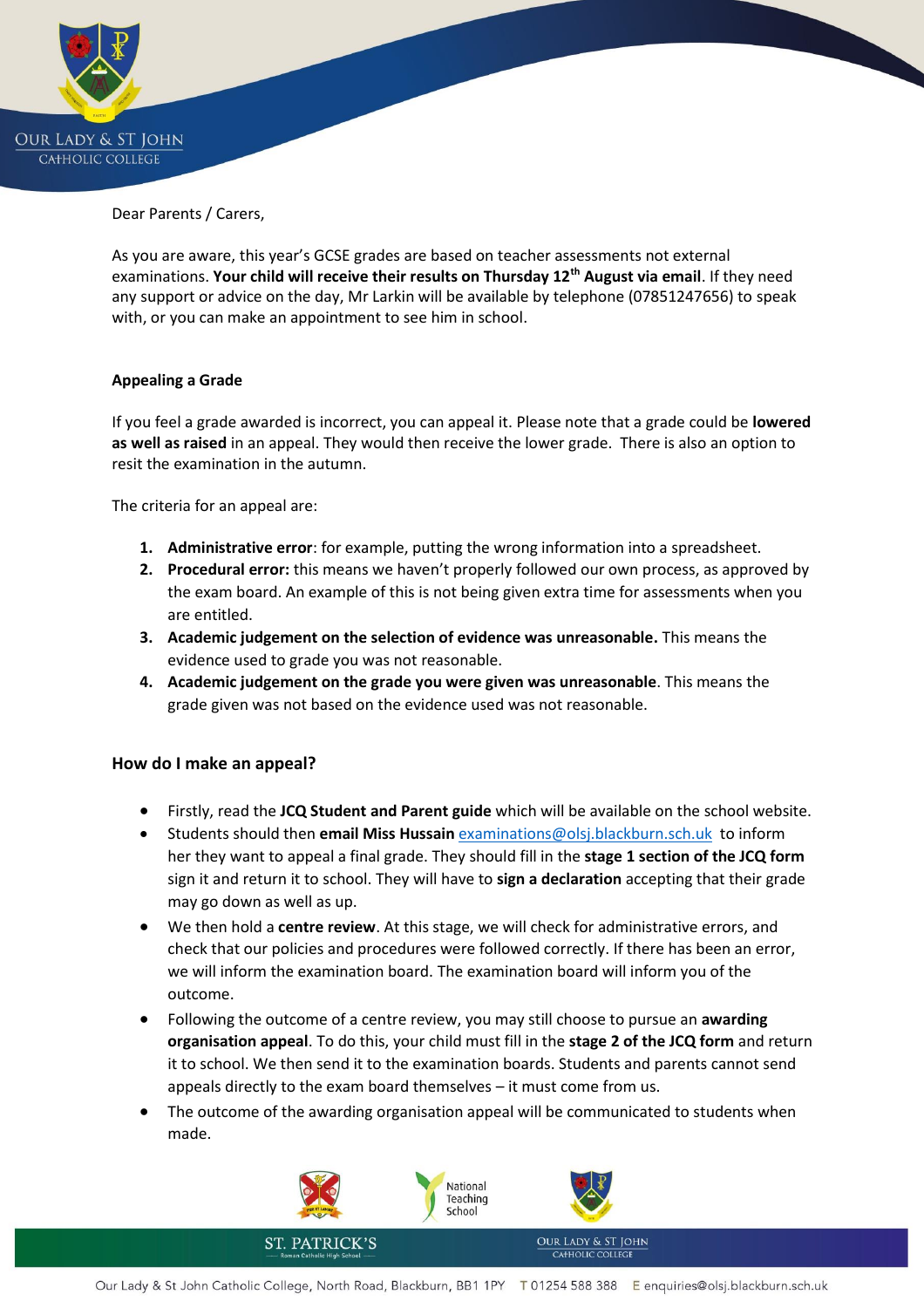## **What are the deadlines for appeals?**

- The deadline for submitting a centre review is  $1<sup>st</sup>$  September.
- The deadline for submitting an awarding organisation appeal is 8<sup>th</sup> September.

Appeals received after these dates may still be considered.

I hope the results your child receives are a fair reflection of their effort and understanding of the courses studied and I wish them every success in the next stage of their education.

Yours sincerely,

Mrs S Taylor Assistant Headteacher